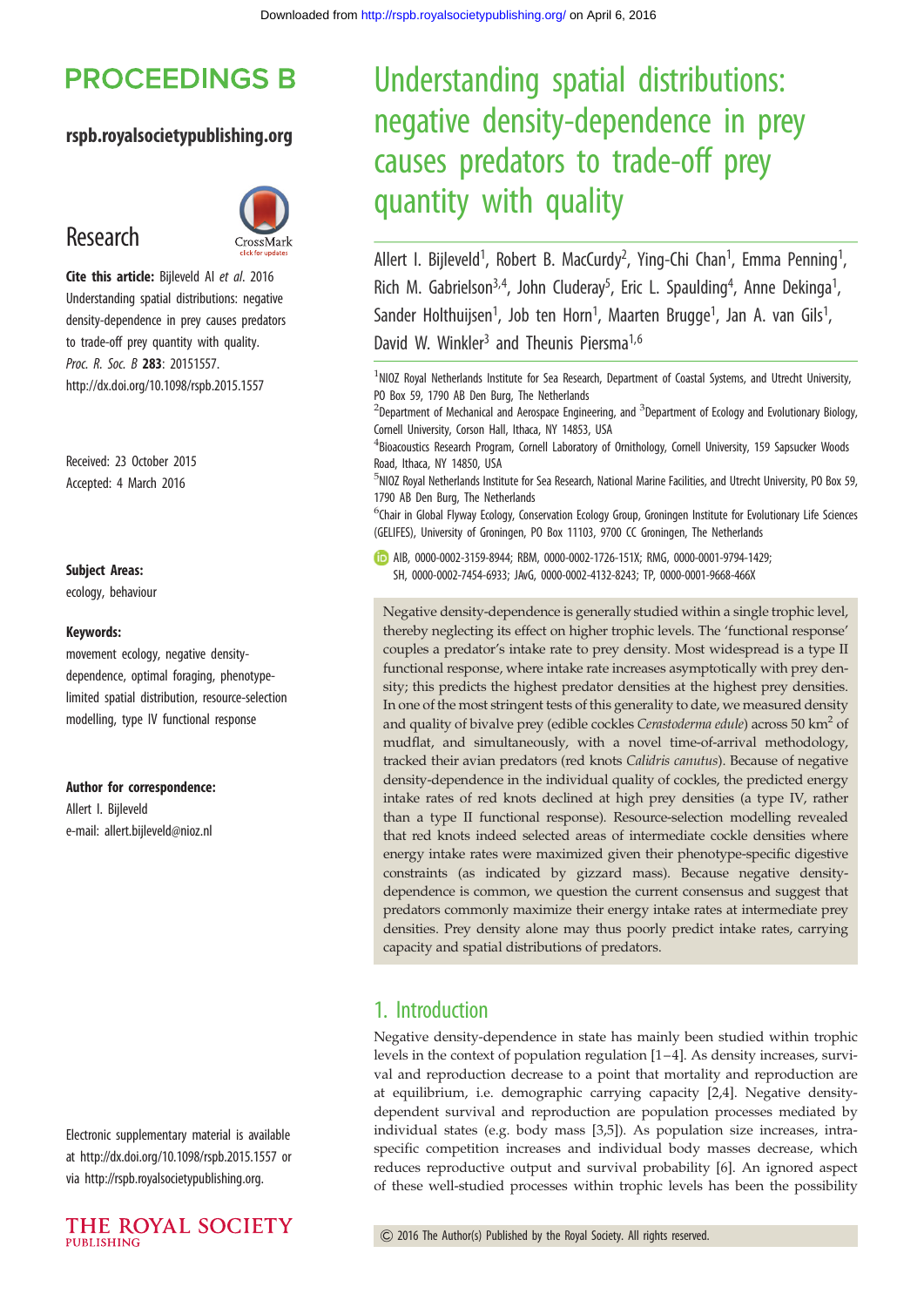

Figure 1. A trophic pyramid for our study system. Within trophic layers, negative density-dependence has been studied in the context of population regulation. For instance, as population size increases an individual's state (e.g. body mass) decreases, which negatively affects their reproductive output and survival probability. Here, we focus on the effect that negative density-dependence among prey has on their predators. Negative density-dependence occurs within all trophic levels. Likewise, the effects of density-dependence occur between all trophic levels. Dashed lines represent negative interaction pathways, and solid lines represent positive interaction pathways. The red arrow represents the focus of this study, i.e. the between trophic-level effect of density-dependence on body mass. Photo courtesy: Jan van de Kam (Falco peregrinus and Calidris canutus), Allert Bijleveld (Cerastoderma edule) and NIOZ (collection of phytoplankton species).

that reduced individual states (body masses) have implications for energy intake rates of foragers at higher trophic levels (figure 1).

A key concept linking two trophic levels is the 'functional response', a function that describes how a predator's per capita intake rate varies with prey density [[7](#page-7-0)]. The functional response is fundamental to spatial distribution modelling [[2](#page-7-0)], estimations of carrying capacity [[8](#page-7-0),[9](#page-7-0)] and the analysis of population dynamics in predator–prey systems [\[1\]](#page-7-0). In the Holling's type II functional response (also known as Holling's disc equation), the most widespread among predators, intake rate increases with prey density towards an asymptote that is set by handling time [\[10,11](#page-7-0)]. Intake rates may also decline at high prey densities, which results in a hump-shaped functional response (a so-called type IV functional response [[12](#page-7-0)]). As reviewed in [\[10](#page-7-0)], the decline in intake rate at high prey densities has been attributed to a decrease in predator searching efficiency (e.g. owing to increased predator detection, confusion, mobbing), and an increase in associated foraging costs (e.g. owing to the accumulation of toxic prey substances, an increased risk of injury, etc.). However, these processes are particular to specific predator–prey systems. Instead, a more general phenomenon is negative density-dependence [\[13](#page-7-0)], which can, through a reduction in the energy state of prey. also cause a declining energy intake rate to predators at high prey densities.

The consequence of negative density-dependence among prey is that predators are faced with a trade-off between the quantity and quality of their prey [[14,15](#page-7-0)]. At low prey densities, predators have difficulty finding prey, but because of low levels of intraspecific competition these prey have a relatively large energy content. At high densities, prey are easier to find, but competition is fierce, and prey have a relatively low energy content. Herbivores are thought to have a type IV functional response, because the digestive quality of forage decreases with an increase in biomass and age [[16\]](#page-7-0). Indeed, some species of herbivores have been shown to select foraging locations of intermediate biomass density where they maximized energy intake rates [[17,18](#page-7-0)]. Conversely, predators (consumers of herbivores and animals of higher trophic levels, figure 1) are generally assumed to maximize energy intake rates at the highest prey densities [\[2,19](#page-7-0)].

Aiming to provide a stringent test of this generality, we quantified both the spatial distribution in quantity and quality of a bivalve prey (edible cockles Cerastoderma edule, hereafter called cockles) and foraging distribution of their avian predator (red knot Calidris canutus islandica, hereafter called knots) at high spatial and temporal resolution over a large intertidal area of 50 km<sup>2</sup>. We found that with an increase in cockle density, a cockle's relative flesh mass declined (negative density-dependence). We also showed that a type IV functional response best represented these data and predicted that knots would maximize their energy intake rates on intermediate cockle densities. Knots swallow their prey whole and, because individuals have differently sized gizzards, vary in the amount of shell material they are capable of processing [[20\]](#page-7-0). This in turn means that individuals maximize their intake rates at different cockle densities. To test whether knots indeed selected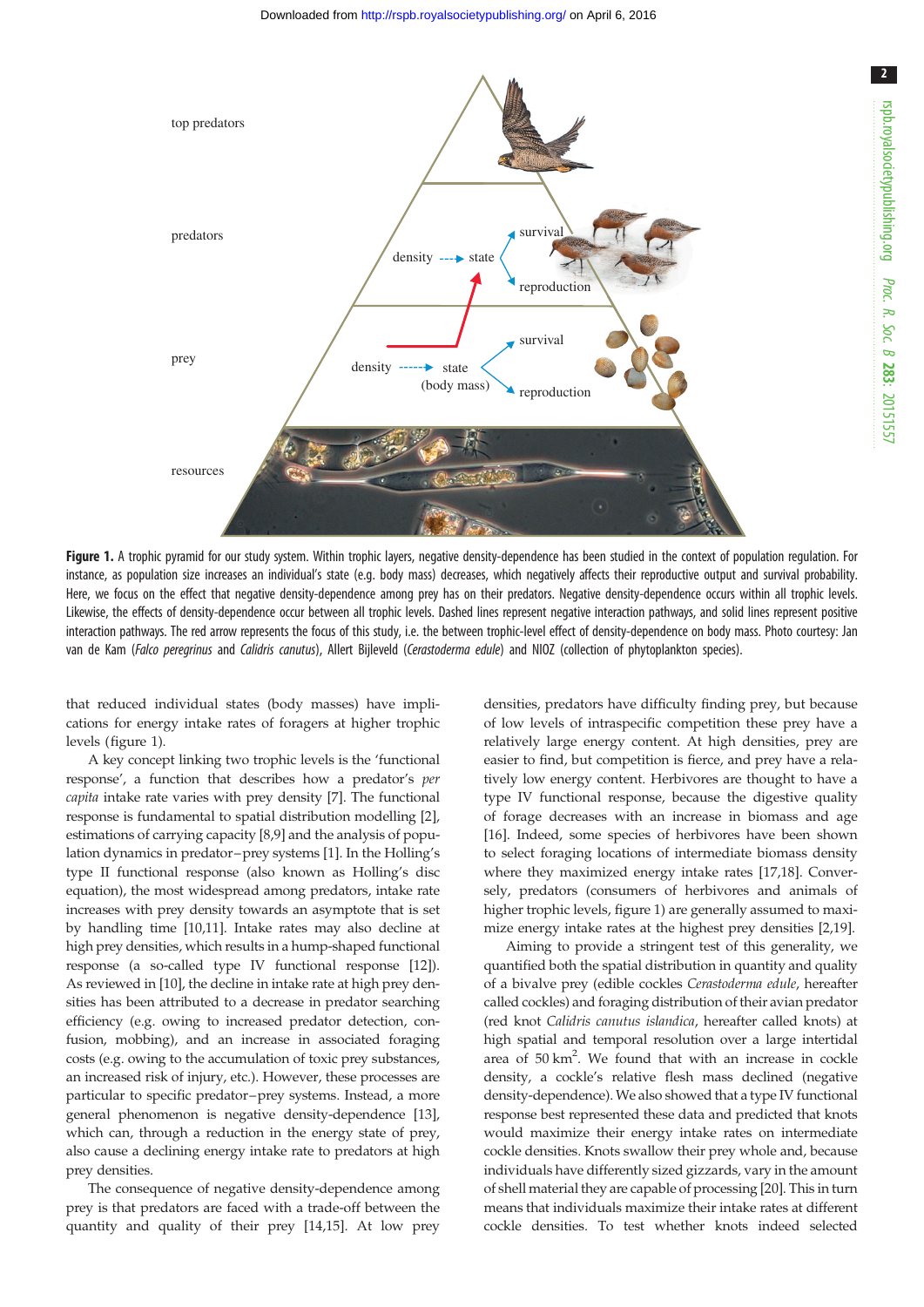locations of intermediate cockle densities, we tracked the positions of knots with a novel automated tracking methodology [\[21](#page-7-0)] providing high spatial resolution (37 m) and temporal resolution (1 Hz) in the position fixes.

## 2. Material and methods

#### (a) Study area and background

Our study site was located in the western Dutch Wadden Sea near the uninhabited islet of Griend  $(53^{\circ}15^{\prime} N, 5^{\circ}15^{\prime} E)$  [\[22\]](#page-8-0). Griend is surrounded by extensive intertidal mudflats where, during low tide in the non-breeding season, large flocks of knots can be found foraging. In one tidal cycle, knots often fly tens of kilometres in search of buried hard-shelled bivalves or gastropods (Peringia ulvae) [\[22,23\]](#page-8-0). Owing to low densities of alternative prey (electronic supplementary material, figure S1), knots in our study area and period mainly foraged on cockles. This was confirmed by a diet analysis on 32 droppings from different individuals, which we collected in the study area between 10 August and 27 September 2011. In these droppings, we found 272 prey items of which 223 were cockles, 46 P. ulvae, and the remaining three prey items were Macoma balthica, Mytilus edulis or Ensis directus. In terms of flesh mass, cockles contributed to more than 99% of ingested biomass. Consequently, we focus on the interaction between knots and cockles.

Cockles can be found in densities of up to several thousand individuals per square metre, and it has been shown that their flesh mass declines with increasing density (negative densitydependence [[24,25\]](#page-8-0)). Knots swallow their prey whole, which limits the size of ingestible cockles to those smaller than 16 mm in length [\[22\]](#page-8-0). Additionally, their intake rate is constrained by the rate of processing ingested shell material [\[20\]](#page-7-0). Owing to this digestive constraint, knots maximize their energy intake rates by selecting individual cockles with large flesh mass compared with their shell mass [[20](#page-7-0)]. Note that the gizzard mass of knots is flexible and, over the course of a week, reflects the rate of shell mass that it has processed [\[20\]](#page-7-0).

#### (b) The predators

Between 2 August and 18 September 2011, we tracked 47 knots with the novel and prototype version of the time-of-arrival tracking system [\[21](#page-7-0)]. We released all birds between 2 and 5 August 2011, after gluing a 7 g tag (less than 5% of body mass) to their rump with cyanoacrylate (electronic supplementary material, figure S2a). Nineteen of these birds had been captured on Griend in March 2010 and were released after 1.5 years in captivity, and the other 28 were caught on the nearby islet of Richel  $(53°17' N,$  $5^{\circ}07'$  E, electronic supplementary material, figure S2b) between 2 and 4 August 2011. Before releasing the birds, we measured the size of their muscular stomach (gizzard) with ultrasound [[26](#page-8-0)] as described in detail by [\[27](#page-8-0)]. The average gizzard mass was 7 g (2.0 s.d.) ranging between 4.0 and 10.4 g.

The tags emitted a radio signal at 1 s intervals, which could be received by nine stations that were set up at fixed locations in the study area (electronic supplementary material, figure S2b). If at least three of the receiver stations registered the tag signal, the position of the bird was estimated (electronic supplementary material, figure S3) via the arrival times of the signal and locations of the receiver stations [\[28\]](#page-8-0). To reduce measurement error, we medianfiltered the positioning data with a seven-points sliding window (see R-package 'signal'). Because birds moved out of the area, we lost reception of many tags in the course of our study, and because of technical issues, inherent to the use of prototype systems, signal reception at the receiver stations was sometimes intermittent. Therefore, we restricted our statistical analyses to the period between 12 August and 26 August 2011, and excluded data from the receiver

stations on Richel. In this period and area, we had the most regular tracking data and the most individuals. We collected a total of 1341 438 estimated positions across 19 different birds (five that were released from captivity and 14 freshly captured).

To identify intensively used areas and to reduce the computational issues associated with this large dataset (e.g. time-consuming calculations, serial autocorrelation [[29](#page-8-0)]), we summarized our tracking data in 'residence patches' as follows. We divided an individual's track into sections between two consecutive high tides and calculated residence times for successive positions within these tidal periods [[30](#page-8-0)]. For calculating residence times, we used a time window of 3 h and a patch diameter of 250 m reflecting the grid-spacing for cockle sampling stations. Following [[31](#page-8-0)], we segmented these residence time data automatically, and we refer to [[30](#page-8-0)] for details. To exclude the positions of flying birds as well as infrequently used areas, we disregarded segments with a residence time less than 10 min ( $n = 165$ ). For each segment, we extracted the median coordinate and residence time. We will refer to each segment as a 'residence patch' indicating both the location and the time spent there.

The extent of available mudflat area is restricted by the tide that forces birds to move during parts of the tidal cycle. Because we were interested in foraging behaviour and resource selection without tidal forcing, we restricted our residence-patch data to 3.5 h before and 2.5 h after low tide (electronic supplementary material, figure S4). Additionally, we restricted our analyses to individuals with five or more calculated residence patches. In total, this procedure resulted in data from 13 individuals with 365 residence patches ranging in duration from 10 min to 4.7 h (using 558 781 estimated locations).

#### (c) The prey

Between 15 and 19 July 2011, we sampled cockle density, flesh mass and shell mass on a 250 m sampling grid, complemented by an additional 20% sampling stations randomly placed on the grid lines (electronic supplementary material, figure S2b). This composite sampling design allowed for accurate spatial interpolations of cockle density, flesh mass and shell mass [\[32\]](#page-8-0), necessary for predicting these variables at locations where knots were recorded foraging. To reduce laboratory time, we measured flesh and shell mass of individual cockles on roughly 25% of the sampling stations (i.e. on 500 m grid-spacing). At each sampling site, we collected  $0.018 \text{ m}^2$  of mudflat to a depth of 30 cm. Judging their length in the field, we stored cockles less than 8 mm in a 4% formaldehyde solution, and froze larger cockles [\[33\]](#page-8-0). In the laboratory, we measured their lengths to the nearest 0.1 mm, ash-free dry mass of the flesh (AFDM<sub>flesh</sub>) and dry mass of the shell (DMshell) [[22](#page-8-0)] (for details see electronic supplementary material, appendix S1). Overall, we sampled 854 stations and collected 15 874 individual cockles. In total, we obtained 663 estimates for AFDMflesh from 1721 individuals that we collected from 120 sampling cores. For analysing DM<sub>shell</sub>, we collected data of 82 individuals from 33 sampling stations.

AFDM<sub>flesh</sub>, DM<sub>shell</sub> and their variances increase with cockle length (heteroscedasticity). To compare flesh and shell mass between differently sized cockles, we therefore calculated an individual's relative flesh and shell mass by dividing its measured  $AFDM<sub>flex</sub>$  or  $DM<sub>shell</sub>$  by the (predicted) length-specific average [[24](#page-8-0)]. These averages were obtained by fitting nonlinear local regression models (LOESS with local quadratic fitting) between AFDM<sub>flesh</sub> or DM<sub>shell</sub>, and length on logarithmic scales (electronic supplementary material, figure S5). We back-transformed these residuals to reflect an individual's *relative* AFD $M_{\text{flesh}}$  and  $DM_{\text{shell}}$ compared with the average cockle of identical length.

For each sampling station, we calculated cockle density by counting the number of cockles and dividing that by the surface area of a sampling core. To normalize model residuals, we 3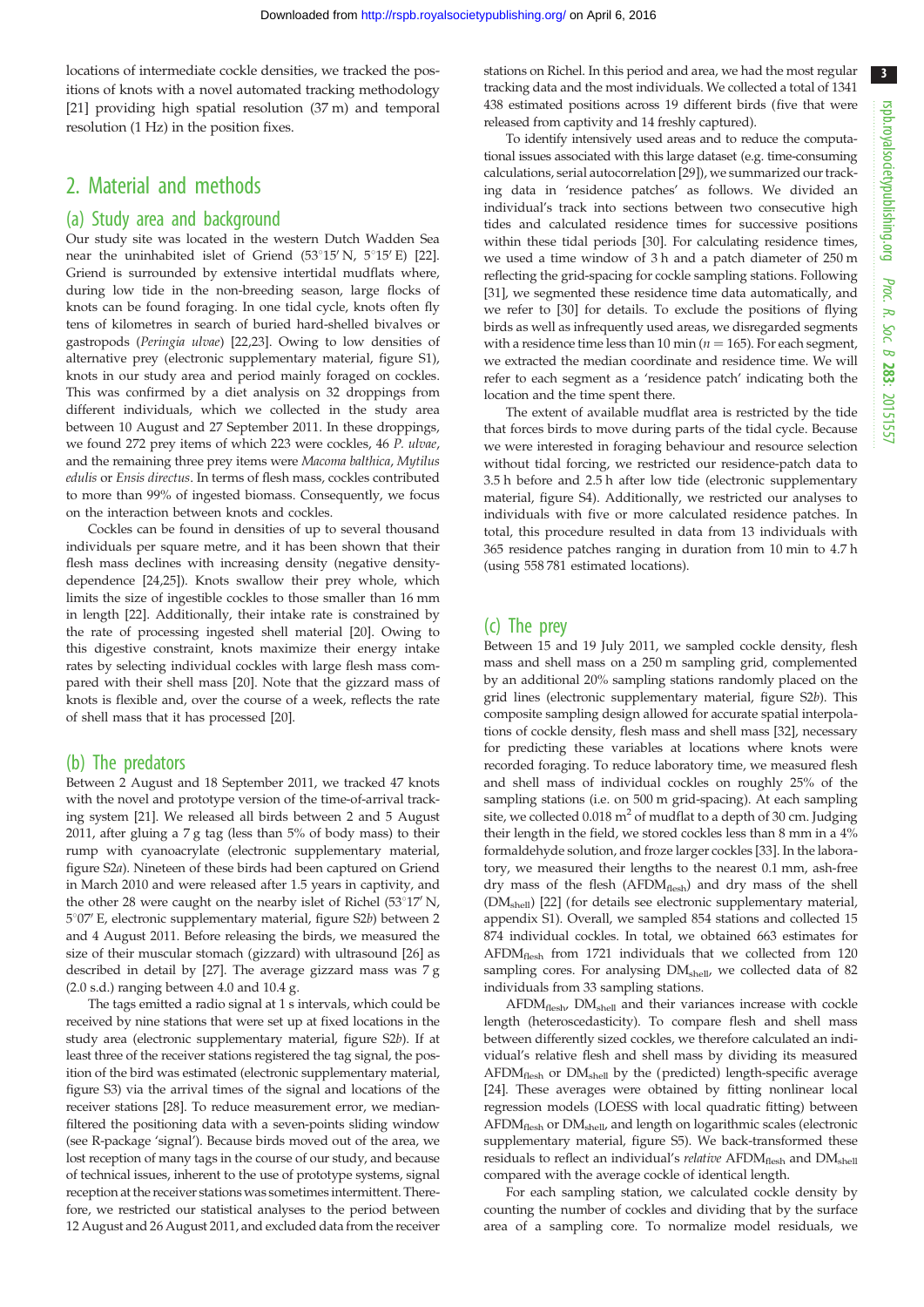rspb.royalsocietypublishing.org Proc. R. Soc. $\sigma$ 283: 20151557 4

transformed these counts with the common logarithm ( $log_{10}$ ). To avoid taking the logarithm of zero, we added one before the data transformation.

We analysed the density-dependence on relative AFDM<sub>flesh</sub> and DMshell in linear mixed-effect models with sampling station as a random effect and cockle density  $(m^{-2})$  as an explanatory variable. We also investigated effects of length and the interaction of length and density on both relative AFDMflesh and DM<sub>shell</sub>. Cockle length ranged from 1.0 to 41.1 mm. We centred length and log10-transformed density by subtracting their means of 8.9 mm and 3.14, respectively. By parametric bootstrapping  $(n = 1000)$ , we calculated significance under the null hypothesis that the estimated coefficients are zero.

#### (d) Interpolating resource landscapes

To calculate resource landscapes for foraging knots, we spatially interpolated cockle densities and relative  $AFDM<sub>flex</sub>$  across the study area. For the interpolation of cockle densities, we selected cockles that knots can swallow (length  $<$  16 mm [\[22\]](#page-8-0)). Because many cockles were too small to separate shell from flesh (electronic supplementary material, appendix S1), the sample sizes of DMshell were too low for spatial interpolations. To interpolate cockle density and relative AFDM<sub>flesh</sub>, we calculated correlograms from the measured values and fitted exponential spatial autocorrelation functions (electronic supplementary material, figure S6) [[24,32\]](#page-8-0). To reduce prediction error in interpolating relative AFDM<sub>flesh</sub>, we included spatially interpolated cockle densities as a covariate.

We interpolated measured cockle densities and relative  $\rm AFDM_{\rm{flexh}}$  on spatial grids with a resolution of  $25 \times 25$  m. These resource landscapes were used to predict a knot's energy intake rate by multiplying the functional response (Holling type II) by the interpolated (density-dependent) energy content of cockles: IR =  $[(a \times N)/(1 + a \times N \times T_h)] \times e(N)$ , where IR is the energy intake rate (mg AFDM<sub>flesh</sub>  $s^{-1}$ ), *a* is searching efficiency (m<sup>2</sup> s<sup>-1</sup>), N is interpolated cockle density (n m<sup>-2</sup>), T<sub>h</sub> is handling time (s) and  $e(N)$  is density-dependent AFDM<sub>flesh</sub> (mg) of an individual cockle. We used a searching efficiency of 6.4  $\text{cm}^2 \text{ s}^{-1}$  [[34](#page-8-0)], and estimated handling time from video recordings collected between 14 August and 24 September. Based on 23 tagged birds handling 637 cockles, handling time was 4.0 s (s.d. 1.7) which compares well with earlier findings [[34](#page-8-0)]. To calculate  $e(N)$ , we assumed that knots fed on cockles of 7 mm long, which is the size that knots preferentially selected in this area the previous year [\[24\]](#page-8-0). We multiplied the spatially interpolated measurements of relative AFDM<sub>flesh</sub> by 1.7 mg (the average AFDM<sub>flesh</sub> of 7 mm cockles, electronic supplementary material, figure S5a). Note that  $e(N)$  (mg) is derived from interpolated measurements of density and relative AFDM<sub>flesh</sub>.

We calculated a knot's digestive constraint on shell-mass intake rate ( $c$ , mg AFD $M_{\rm{flexh}}\,{\rm s}^{-1})$  as  $q\times0.05\times G^2$  [[23](#page-8-0)], where  $q$  is the ratio of AFDM $_{\text{flesh}}$  to DM $_{\text{shell}}$ , and G is gizzard mass (g). Because the sample size was inadequate for spatially interpolating measurements of DM<sub>shell</sub>, we predicted relative DM<sub>shell</sub> from interpolated densities with the density-dependent model presented in electronic supplementary material, table S1b. To get absolute shell masses, we multiplied relative DM<sub>shell</sub> by 24.3 mg (the average  $DM<sub>shell</sub>$  for cockles of 7 mm, electronic supplementary material, figure S5b). We then calculated a bird's gizzard-massdependent intake rate as the minimum of its predicted intake rate without a digestive constraint (IR) and its digestive constraint c [[23](#page-8-0)]. We predicted gizzard-mass-dependent intake rate for average gizzard mass (7 g,  $IR_{avg.gizzard}$ ), and for each individual's measured gizzard mass (IRind.gizzard). Birds with different gizzard masses have different levels of intake rate (electronic supplementary material, figure S7). To compare IR<sub>ind.gizzard</sub> between birds with different gizzard masses, we standardized  $IR_{ind.gizzard}$  by

subtracting an individual's mean IR<sub>ind.gizzard</sub> and dividing it by its standard deviation (electronic supplementary material, figure S8). Large values of IR<sub>ind.gizzard</sub> reflect areas where individuals would achieve a large intake rate given their gizzard mass.

#### (e) Resource selection analyses

We modelled variation in knot locations as a function of prey-related covariates (cockle density, relative cockle AFDM<sub>flesh</sub>, predicted intake rates) within a used-availability design [\[35\]](#page-8-0). The values of covariates at the bird's residence patches (used locations) are contrasted with those that were available to them (availability locations). The null model is that resources are selected proportional to their availability, and that deviations from proportionality indicate avoidance or preferential selection. We complemented each residence patch with 15 availability locations resulting in a sample size of 5475 (electronic supplementary material, figure S9). At each used and availability location, we extracted from the resource landscapes: cockle density, relative AFDM<sub>flesh</sub> and predicted intake rates without a digestive constraint (IR), with an average digestive constraint (IRavg.gizzard), and with an individual-specific digestive constraint  $(IR<sub>ind</sub>$ <sub>gizzard</sub>). We analysed the used (1) and availability (0) data in mixed-effect logistic regression models, thus correcting for variation among individuals. To avoid biased estimates of the resource selection functions, we applied infinitely weighted logistic regression by weighing used locations by 1 and availability locations by 1000 [[36](#page-8-0)]. We additionally weighted our used locations by their residence time (h). The resource selection function is defined as the exponent of the predictors of the logistic regression model ignoring the intercept, which is proportional to the density of knot locations. For representation purposes, we scaled the resource selection functions between zero and one.

We calculated a null-model (intercept only) for the usedavailability data. For each of the five explanatory resource-related covariates, we fitted two additional models with: (i) an intercept and linear predictor, and (ii) an intercept, a linear and a quadratic predictor. The quadratic term can capture possible trade-offs between resources, e.g. between cockle density and relative AFDM<sub>flesh</sub>. High residual spatial and temporal correlation within location observations could lead to overly complex models. We, therefore, used likelihood-based cross validation [\[37\]](#page-8-0) for selecting between the shapes of resource selection models (i.e. a null-, linear- or quadratic), see electronic supplementary material, table S2.

We analysed our data in R v. 3.1.0 [\[38](#page-8-0)] with the packages 'ncf' for calculating correlograms, 'fields' for spatial interpolations, 'lme4' for mixed-effect model analyses, and 'adeHabitatLT' for calculating residence times. We additionally used the packages 'RODBC', 'PBSmapping', 'spatstat', 'sp', 'raster', 'signal', 'rgdal', for working with the (spatial) data. For plotting the spatial data, we used QGIS v. 2.2.0 [\(http://qgis.osgeo.org](http://qgis.osgeo.org)). We segmented residence time data with Matlab (code available from [http://www.](http://www.math.u-psud.fr/~lavielle/programmes_lavielle.html) [math.u-psud.fr/~lavielle/programmes\\_lavielle.html](http://www.math.u-psud.fr/~lavielle/programmes_lavielle.html)).

### 3. Results

#### (a) Negative density-dependence in the prey

Both the relative flesh mass  $(AFDM_{flesh})$  and shell mass (DM<sub>shell</sub>) of cockles declined with their density ([figure 2](#page-4-0)a and electronic supplementary material, table S1). Neither length nor its interaction with density, significantly affected a cockle's relative AFDM<sub>flesh</sub> and DM<sub>shell</sub>. The decline in relative AFDM<sub>flesh</sub> was stronger than the decline in relative DM<sub>shell</sub>. For this reason, the ratio of flesh to shell mass (digestive quality) also declined with cockle density. Because of the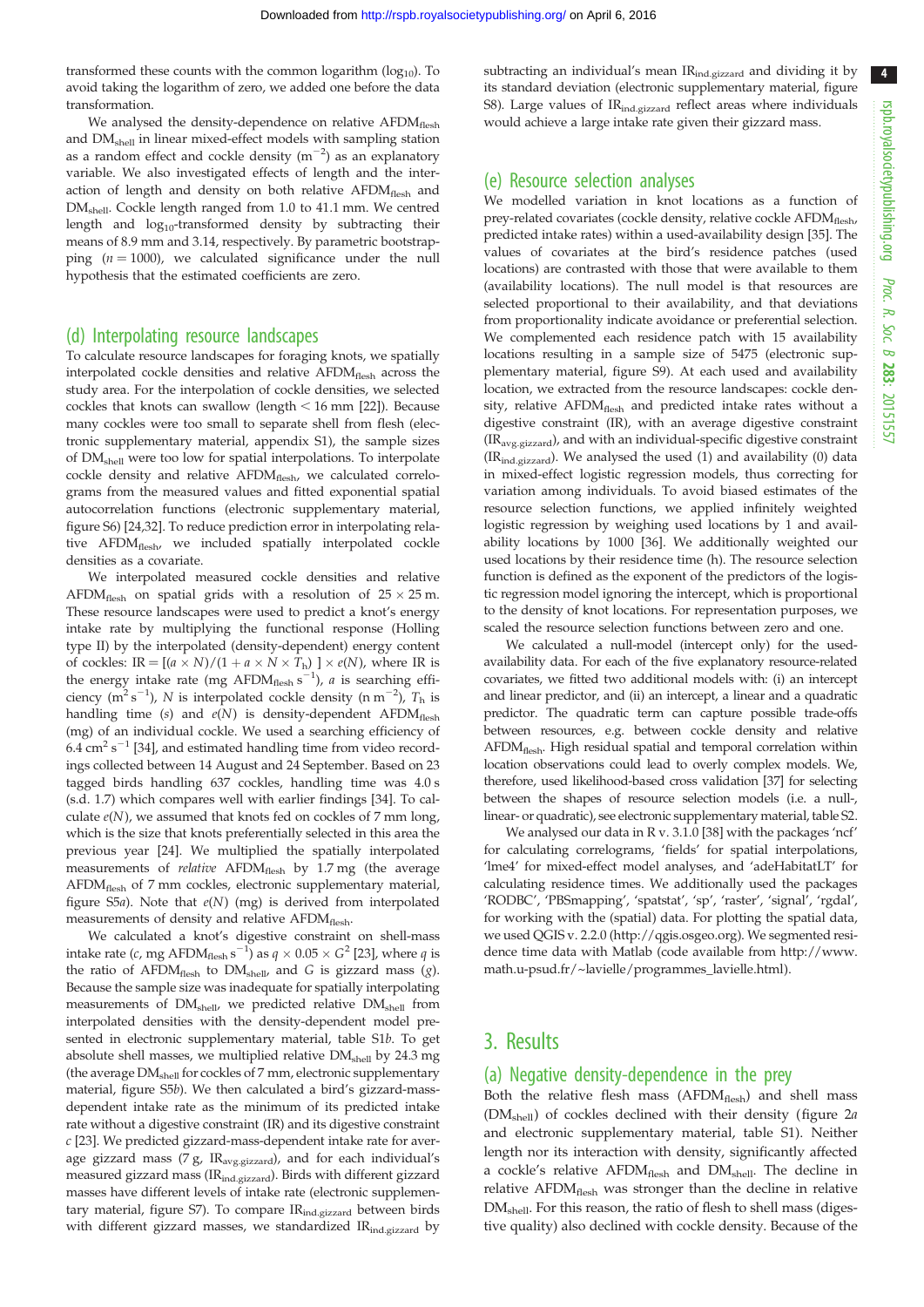<span id="page-4-0"></span>

Figure 2. Negative density-dependence in cockle flesh mass caused a humpshaped functional response for knots (a type IV functional response). (a) A cockle's relative ash-free dry mass of the flesh (AFDM $_{\text{flex}}$ ) plotted against cockle density  $(m^{-2})$ . The regression line reflects the statistical model presented in electronic supplementary material, table S1a. (b) The predicted energy functional response of knots foraging on 7 mm long cockles (thick black line), which includes the negative density-dependence in relative cockle AFDM<sub>flesh</sub> (short-dashed line with units on the right y-axis). We also plotted the Holling's type II functional response without the negative densitydependence among cockles (long-dashed line). For reference, we included the threshold intake rate that knots need to acquire energy balance (grey horizontal line, [\[34\]](#page-8-0)).

negative density-dependence among cockles, knots had a type IV functional response (figure 2b).

#### (b) Interpolated resource landscapes

Cockle density ([figure 3](#page-5-0)a) and relative AFD $M_{\text{flesh}}$  [\(figure 3](#page-5-0)b) were patchily distributed. Consistent with the analysis of negative density-dependence (figure 2a and electronic supplementary material, table S1a), high cockle densities coincided with low relative AFD $M_{\text{flex}}$  ([figure 3](#page-5-0)a,b). With interpolated cockle densities (figure  $3a$ ) and relative AFDM $_{\rm{flesh}}$ [\(figure 3](#page-5-0)b), we predicted intake-rate landscapes for knots without a digestive constraint (IR, [figure 3](#page-5-0)c), with an average digestive constraint (IR<sub>avg.gizzard</sub>, [figure 3](#page-5-0)d), and with an individual-specific digestive constraint (IR<sub>ind.gizzard</sub>, electronic supplementary material, figure S8). Compared with an unconstrained forager, intake rates of digestively constrained foragers are considerably reduced [\(figure 3](#page-5-0)d); the smaller the gizzard size, the lower its intake rate (electronic supplementary material, figure S7).

#### (c) Resource selection

The resource selection analyses (electronic supplementary material, tables S2 and S3) showed that knots preferentially selected locations of intermediate cockle densities ([figure 4](#page-6-0)a). At these locations, the birds encountered cockles with intermediate relative  $AFDM<sub>flex</sub>$  [\(figure 4](#page-6-0)b). Likewise, they encountered intermediate predicted intake rates when ignoring the digestive constraint (IR, [figure 4](#page-6-0)c) and when considering an average digestive constraint ( $IR_{avg, gizzard}$ , [figure 4](#page-6-0)d). When we incorporated an individual-specific digestive constraint, we found that knots had selected those locations where they maximized their individual gizzard-mass-dependent energy intake rate (IR<sub>ind.gizzard</sub>, [figure 4](#page-6-0)e). Birds with large gizzards selected locations with high cockle density but small relative flesh mass, whereas birds with small gizzards selected locations with low cockle density but large relative flesh mass (electronic supplementary material, figure S10).

#### 4. Discussion

We have shown that negative density-dependence among prey presented their predators with a trade-off between prey quantity and quality. Instead of the general simplification that energy intake rates increase asymptotically with prey density (a type II response), knots feeding on cockles had a type IV functional response. Resource selection analyses confirmed that free-living knots preferentially selected foraging locations with intermediate cockle densities and flesh masses. In fact, knots selected locations where they could maximize their energy intake rates given their phenotype-specific digestive constraint (gizzard mass).

## (a) Consistent individual differences in habitat selection and prey quality ingestion

In the past decade, research on consistent individual differences in behaviour (animal personality) has become popular [\[39](#page-8-0)–[41\]](#page-8-0). Animal personality limits behavioural flexibility and can correlate with individual resource specialization [\[42,43](#page-8-0)], which can have important ecological, evolutionary and conservation implications [\[44\]](#page-8-0). In knots, personality variation explains variation in gizzard mass, possibly caused by individual specialization on particular prey qualities [\[27\]](#page-8-0). The gizzard mass of knots is flexible and, over the course of a week, reflects the quality of its diet [\[20\]](#page-7-0). Birds feeding mainly on high-quality prey maintain small gizzards, whereas birds mainly feeding on low-quality prey maintain large gizzards [[26](#page-8-0)]. That gizzard mass explained resource selection in this study suggests that knots consistently differ in prey quality ingestion.

To guide potential future research improving our understanding of the ecological implications of personality and individual resource specialization, we will provide three non-mutually exclusive hypotheses to explain why knots differ in habitat selection and ingested prey quality.

- (1) At large spatial scales, knots might select foraging locations from habitat characteristics such as prey density, inundation time and/or predation danger. If knots differ in their preference for certain habitat, and if these habitat characteristics are correlated with prey quality (as they often are [[14\]](#page-7-0)), knots could consistently ingest particular prey qualities.
- (2) At small spatial scales, knots could have developed different diet specializations during ontogeny [\[42,43](#page-8-0),[45\]](#page-8-0).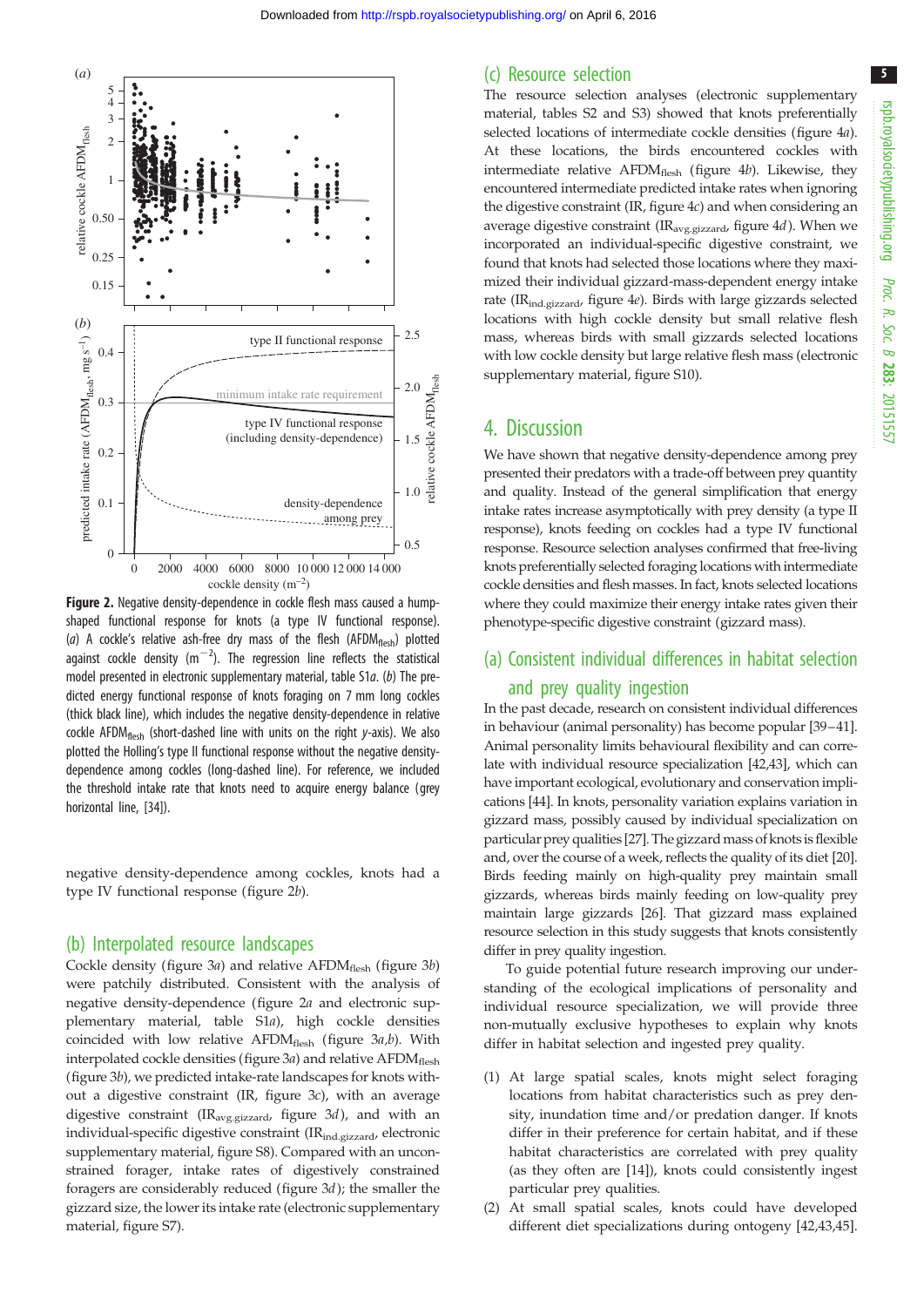<span id="page-5-0"></span>

Figure 3. Resource landscapes with the low-tide distribution of knots. The panels show interpolated (a) cockle densities  $(m^{-2})$ , (b) relative flesh masses of cockles (AFDM<sub>flesh</sub>), (c) predicted intake rates for knots (IR, mg AFDM<sub>flesh</sub> s<sup>-1</sup>) and (d) average gizzard-mass-dependent predicted intake rates (IR<sub>avg.gizzard</sub>, mg AFDM<sub>flesh</sub> s<sup>-1</sup>). The panels additionally show the residence patches of all tagged knots. The sizes of these symbols indicate how long a bird had spent in that particular location ranging from 10 min to 4.7 h. The underlying satellite imagery was obtained from Bing in the QGIS OpenLayers plugin.

Because high-quality prey are more difficult to find than low-quality prey, the experience that knots gain feeding on high-quality prey could make it easier for these animals to specialize their feeding [\[27](#page-8-0)]. Or they could specialize on more readily available low-quality prey by adapting their physiology to increase processing efficiency. To specialize on particular prey qualities in the single-prey situation studied here, knots need to sense quality variation between individual cockles. A previous study, in which cockle quality was measured before and after predation by knots, shows that cockles that survived knot predation had relatively little flesh mass and large shell mass [\[24](#page-8-0)]. Knots thus appear to be able to somehow sense the quality of an individual cockle.

(3) In line with diet specialization, consistent prey quality ingestion could also originate from competition avoidance [[42,46\]](#page-8-0). Knots are known to avoid explicit interference competition [[47\]](#page-8-0), and, when given a choice between equally accessible and available prey types, they prefer high-quality prey [\[48\]](#page-8-0). As prey density and quality are inversely related [\(figure 2](#page-4-0)a), birds compete over the less abundant high-quality prey. As a result, competitively dominant birds would forage in areas with high-quality prey and obtain small gizzards, while competitively subordinate birds would forage in areas with low-quality prey and obtain large gizzards.

## (b) Generality and consequences of a type IV functional response

Holling's type II functional response has long been thought to be the most widespread among predators [[10,11](#page-7-0)]. In this study, we have shown that negative density-dependence among prey results in a type IV functional response. As negative density-dependence is commonly found among prey [[13\]](#page-7-0), we predict that most predators will be faced with type IV functional responses. Until now, this might have remained unnoticed because numerical intake rate is often multiplied by an average (size dependent) flesh mass [[49\]](#page-8-0). To investigate the effect of negative density-dependence among prey on a predator's intake rate, flesh mass of individual prey should be measured over a range of densities. We will now discuss two main consequences of ignoring negative densitydependence among prey for predicting a predator's energy intake rates. First, predicted energy intake rates are biased. Second, predators are wrongfully assumed to maximize their energy intake rates at the highest prey densities.

Carrying capacity of an area is often defined as the maximum number of predator-days that can be supported by the local standing stock of prey [\[8,9](#page-7-0)]. In the absence of prey growth and recruitment, the number of predators that can be supported depends on their predicted intake rates [[9](#page-7-0)]. Ignoring density-dependence among prey leads to biased predictions of a predator's energy intake rates, which can have consequences for estimating an area's carrying capacity and hence, possibly, management and conservation efforts. In our study, ignoring density-dependence would have led to an underestimation of predicted intake rates by as much as 60% on the lowest prey densities and an overestimation by almost 50% on the highest prey densities (electronic supplementary material, figure S11a). Moreover, given the distribution of prey densities in our study, the surface area of suitable knot habitat (where predicted intake rates were above a knot's minimum requirement, [figure 2](#page-4-0)b) was overestimated by 12.4% when ignoring negative density-dependence among prey.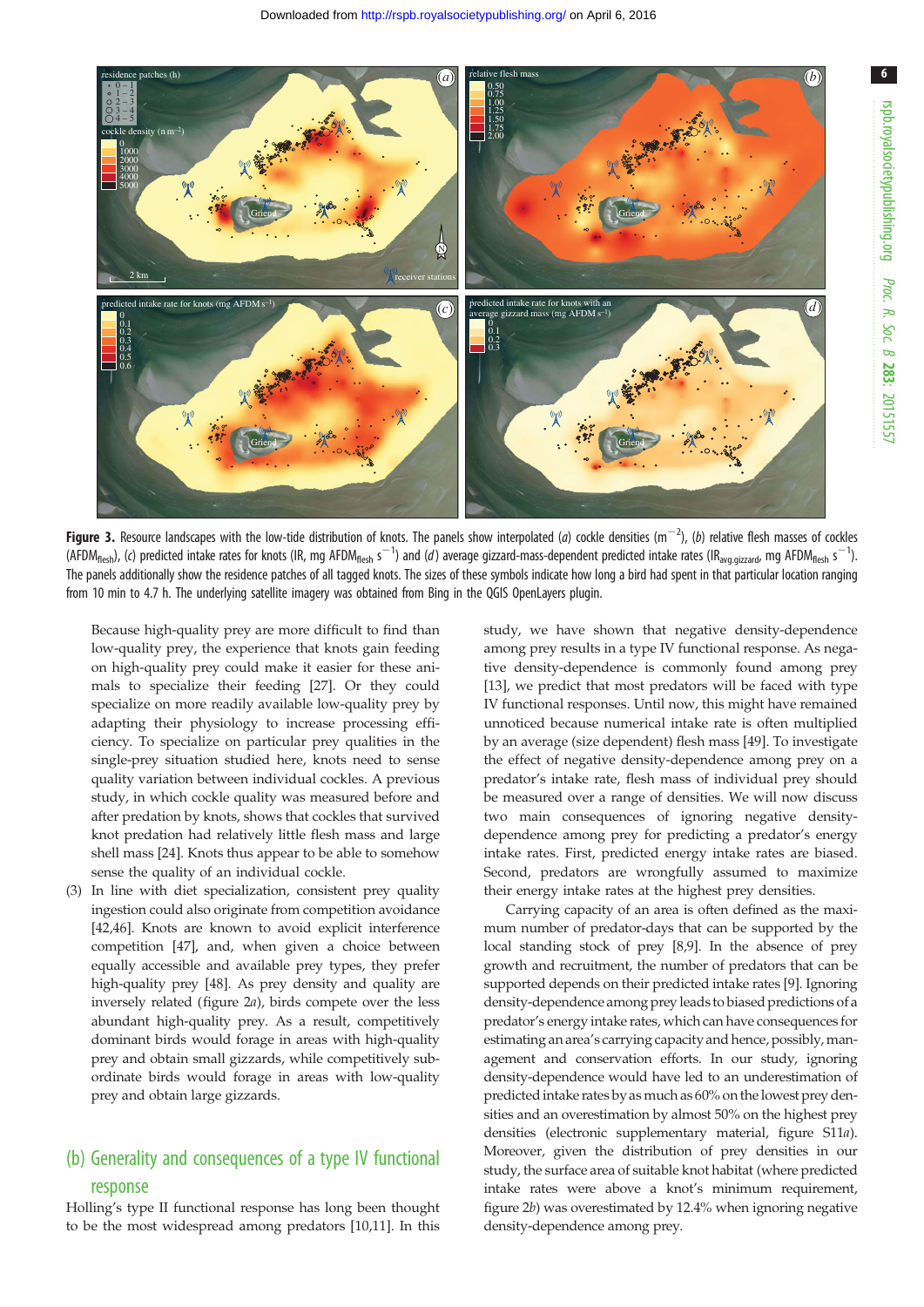<span id="page-6-0"></span>

7

Figure 4. Knot resource selection functions. All panels show the resource selection functions on the  $y$ -axis, which are proportional to the probability of knot occurrence. The different panels have different prey related predictor variables on the x-axis: (a) cockle density (m<sup>-2</sup>), (b) relative cockle flesh mass (AFDM<sub>flesh</sub>), (c) predicted knot intake rates without a digestive constraint (IR, mg AFDM<sub>flesh</sub> s<sup>-1</sup>), (d) average gizzard-mass-dependent predicted intake rates (IR<sub>avg.gizzard</sub>, mg AFDM<sub>flesh</sub> s<sup>-1</sup>) and (e) individual gizzard-mass-dependent predicted intake rates (IR<sub>ind.gizzard</sub>, standardized). Note that these resource selection functions are the exponent of fitted logistic regression models excluding the intercepts (electronic supplementary material, table S3). As a result, for instance, the linear model in electronic supplementary material, table S3E becomes curved in (e).

Foragers are usually assumed to aggregate where predicted intake rates are highest [\[2,19](#page-7-0)]. The shape of the functional response, therefore, directly determines where predators will aggregate: they are generally assumed to maximize energy intake rates by foraging at the highest prey densities. Including negative density-dependence into the functional response, however, can substantially lower the prey density at which predators are predicted to maximize energy intake rates. How substantial this effect is depends on the strength of negative density-dependence among prey, and on how fast their functional response (without density-dependence) levels off with prey density. Searching efficiency, handling time and digestion time are positively related to the rate at which the functional response levels off (electronic supplementary material, figure  $S11b,c$ ). In the presence of negative density-dependence among prey, predators with high searching efficiencies and long handling or digestion times will maximize energy intake rates at substantially reduced prey densities. Moreover, they will have a pronounced hump in their functional response, i.e. their predicted intake rates at intermediate prey densities will be substantially larger than those at the highest prey densities (electronic supplementary material, figure S11b,c).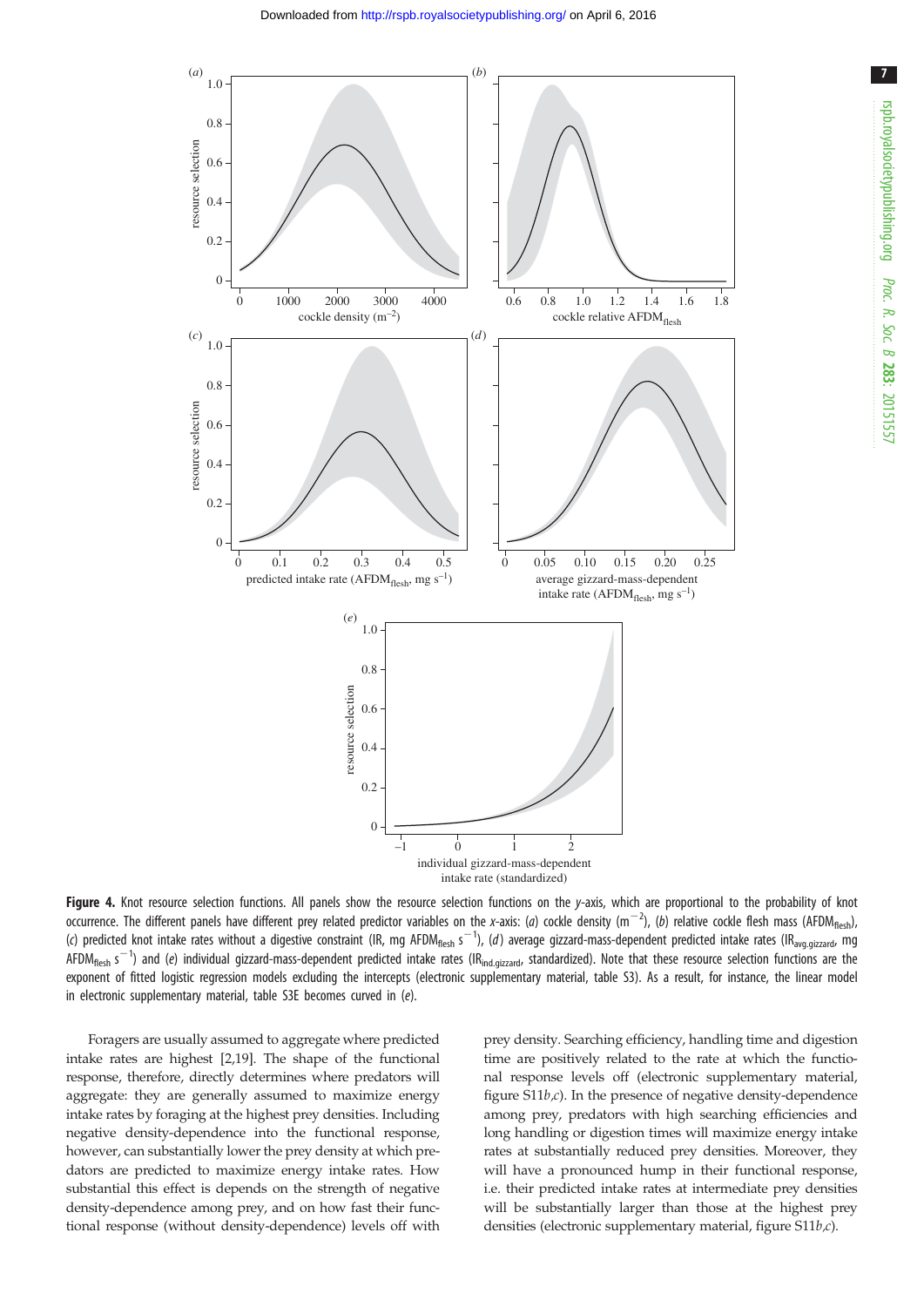8

## <span id="page-7-0"></span>(c) Type IV functional response allows the 'gardening of prey'

A type IV functional response may offer interesting predator –prey dynamics. Grazing flocks of barnacle geese (Branta leucopsis), for instance, have been hypothesized to stimulate renewed protein-rich grass growth, thereby providing opportunity for future foraging on high-quality vegetation [\[50](#page-8-0)]. Indeed, without lowering biomass, grazing improved the vegetation quality and attracted foraging geese [\[51](#page-8-0)]. Consequently, brent geese Branta bernicla have been hypothesized to adopt a cyclic grazing pattern that optimizes their protein intake between locations [[52\]](#page-8-0). We can speculate about this 'grazing optimization hypothesis' for predators in the context of our study. Thinning of cockle densities reduces competition among cockles and allows the surviving cockles to accumulate flesh mass. Even though it is highly speculative, knots may optimize energy intake rates by 'gardening' their cockle prey. However, opposite to grazers, predators kill their prey and reduce their density, which thereby become difficult to find [\[24](#page-8-0)], which in turn reduces the benefit from such 'gardening'. One way to investigate this 'gardening hypothesis' is to determine whether knots, after thinning cockle densities, allow time for their prey to increase in flesh mass before revisiting these locations [\[52](#page-8-0)]. From a (game) theoretical perspective, an interesting question is if, and under what circumstances, gardening prey is an evolutionarily stable strategy. For instance, will a gardening strategy be outcompeted by a 'cheater-strategy' where individuals sneak ahead of the flock and harvest the gardened high-quality prey? Conversely, cheaters, which separate themselves from the main flock, might incur increased predation costs because they lose the safety of numbers.

Data accessibility. Data are available in the Dryad digital repository [\[53](#page-8-0)]. Author contributions. A.I.B., J.A.v.G. and T.P. designed the study, A.I.B., Y.C.C., E.P., A.D., S.H., J.t.H. and M.B. collected the data on prey distributions, and A.I.B., Y.C.C., E.P., R.M.G., J.C., E.L.S. and A.D. collected the data on predator distributions for which R.B.M., R.M.G., J.C., E.L.S., A.D. and D.W.W. provided the novel tracking method and technical assistance. A.I.B. analysed the data and wrote a first version of the manuscript, and Y.C.C., J.A.v.G., T.P. and A.I.B. contributed substantially to revisions.

Competing interests. We have no competing interests.

Funding. Our work was supported by core funding of NIOZ to T.P. and grants from NWO-ALW to T.P. (TOP-grant 'Shorebirds in space', no. 854.11.004), the Waddenfonds to T.P. (project 'Metawad', WF 209925), and a NWO-VIDI grant to J.A.v.G. (no. 864.09.002), as well as funding from ZKO, NWO, NAM, and NIOZ for the benthic sampling programme 'SIBES'.

Acknowledgements. This study included the help of very many people. At NIOZ, we were helped by Martin Laan, Ruud Groenewegen, Frank van Maarseveen, Mark Eveleens, Marck Smit, Walther Lenting, Hans Malschaert, Bram Fey, Tony van der Vis, Hein de Vries, Wim-Jan Boon, Bernard Spaans, Tanya Compton, Anita Koolhaas, Piet van den Hout, Katja Philippart, Ewout Adriaans, Julia Piechocki, Niamh McSweeney, Jeremy Smith, the many SIBES co-workers and departmental co-workers, especially Head of Department Henk van der Veer. For allowing access to Griend, we thank manager Otto Overdijk of the Vereniging Natuurmonumenten. For supplies on Griend, we thank Dirk de Boer and Peter van Tellingen. We also thank Wouter Splinter, Marleen Feldbrugge, and Jelle Loonstra who were volunteers in the field. We thank Geert Aarts for helping with the resource selection modelling. We additionally thank Thomas Oudman for fruitful discussions and for commenting on an earlier version of the manuscript. We thank John Fryxell, Jenny Gill and the anonymous referees for their constructive comments on the manuscript. All research was carried out according to Dutch law (DEC licence NIOZ 10.04).

## **References**

- 1. de Roos AM, Persson L. 2013 Population and community ecology of ontogenetic development, 448. Princeton, NJ: Princeton University Press.
- 2. Sutherland WJ. 1996 From individual behaviour to population ecology. Oxford, UK: Oxford University **Press**
- 3. Turchin P. 1999 Population regulation: a synthetic view. Oikos 84, 153 – 159. [\(doi:10.2307/3546876](http://dx.doi.org/10.2307/3546876))
- 4. Sinclair ARE, Krebs CJ. 2002 Complex numerical responses to top –down and bottom–up processes in vertebrate populations. Phil. Trans. R. Soc. Lond. B 357, 1221– 1231. [\(doi:10.1098/rstb.2002.1123](http://dx.doi.org/10.1098/rstb.2002.1123))
- 5. Sæther B-E. 1997 Environmental stochasticity and population dynamics of large herbivores: a search for mechanisms. Trends Ecol. Evol. 12, 143 – 149. [\(doi:10.1016/S0169-5347\(96\)10068-9](http://dx.doi.org/10.1016/S0169-5347(96)10068-9))
- 6. Paine RT. 1976 Size-limited predation: an observational and experimental approach with the Mytilus– Pisaster interaction. Ecology 57, 858– 873. [\(doi:10.2307/1941053\)](http://dx.doi.org/10.2307/1941053)
- 7. Holling CS. 1959 Some characteristics of simple types of predation and parasitism. Can. Entomol. 91, 385– 398. ([doi:10.4039/Ent91385-7\)](http://dx.doi.org/10.4039/Ent91385-7)
- 8. Goss-Custard JD, Stillman RA, West AD, Caldow RWG, McGrorty S. 2002 Carrying capacity in overwintering migratory birds. Biol. Conserv. 105, 27 – 41. ([doi:10.1016/S0006-3207\(01\)00175-6\)](http://dx.doi.org/10.1016/S0006-3207(01)00175-6)
- 9. Sutherland WJ, Anderson CW. 1993 Predicting the distribution of individuals and the consequences of habitat loss: the role of prey depletion. *J. Theor.* Biol. 160, 223 – 230. [\(doi:10.1006/jtbi.1993.1015](http://dx.doi.org/10.1006/jtbi.1993.1015))
- 10. Jeschke JM, Kopp M, Tollrian R. 2002 Predator functional responses: discriminating between handling and digesting prey. Ecol. Monogr. 72, 95 – 112. ([doi:10.1890/0012-9615\(2002\)072](http://dx.doi.org/10.1890/0012-9615(2002)072[0095:PFRDBH]2.0.CO;2) [\[0095:PFRDBH\]2.0.CO;2\)](http://dx.doi.org/10.1890/0012-9615(2002)072[0095:PFRDBH]2.0.CO;2)
- 11. Skalski GT, Gilliam JF. 2001 Functional responses with predator interference: viable alternatives to the Holling type II model. Ecology 82, 3083– 3092. [\(doi:10.1890/0012-9658\(2001\)082\[3083:FRWPIV\]2.](http://dx.doi.org/10.1890/0012-9658(2001)082[3083:FRWPIV]2.0.CO;2) [0.CO;2](http://dx.doi.org/10.1890/0012-9658(2001)082[3083:FRWPIV]2.0.CO;2))
- 12. Holling CS. 1961 Principles of insect predation. Annu. Rev. Entomol. 6, 163– 182. [\(doi:10.1146/](http://dx.doi.org/10.1146/annurev.en.06.010161.001115) [annurev.en.06.010161.001115\)](http://dx.doi.org/10.1146/annurev.en.06.010161.001115)
- 13. Gurevitch J, Morrow LL, Wallace A, Walsh JS. 1992 A meta-analysis of competition in field experiments. Am. Nat. 140, 539-572. [\(doi:10.](http://dx.doi.org/10.1086/285428) [1086/285428](http://dx.doi.org/10.1086/285428))
- 14. Sutherland WJ. 1982 Spatial variation in the predation of cockles by oystercatchers at Traeth Melynog, Anglesey. I. The cockle population. J. Anim. Ecol. 51, 481– 489. [\(doi:10.2307/3978](http://dx.doi.org/10.2307/3978))
- 15. Sutherland WJ. 1982 Spatial variation in the predation of cockles by oystercatchers at Traeth

Melynog, Anglesey. II. The pattern of mortality. J. Anim. Ecol. 51, 491– 500. [\(doi:10.2307/3979](http://dx.doi.org/10.2307/3979))

- 16. Fryxell JM. 1991 Forage quality and aggregation by large herbivores. Am. Nat. 138, 478– 498. [\(doi:10.](http://dx.doi.org/10.1086/285227) [1086/285227\)](http://dx.doi.org/10.1086/285227)
- 17. van Beest FM, Mysterud A, Loe LE, Milner JM. 2010 Forage quantity, quality and depletion as scaledependent mechanisms driving habitat selection of a large browsing herbivore. J. Anim. Ecol. 79, 910– 922. [\(doi:10.1111/j.1365-2656.2010.01701.x\)](http://dx.doi.org/10.1111/j.1365-2656.2010.01701.x)
- 18. Fryxell JM, Wilmshurst JF, Sinclair ARE. 2004 Predictive models of movement by Serengeti grazers. Ecology 85, 2429 – 2435. [\(doi:10.1890/](http://dx.doi.org/10.1890/04-0147) [04-0147](http://dx.doi.org/10.1890/04-0147))
- 19. Stephens DW, Brown JS, Ydenberg RC. 2007 Foraging: behavior and ecology. Chicago, IL: The University of Chicago Press.
- 20. van Gils JA, Piersma T, Dekinga A, Dietz MW. 2003 Cost– benefit analysis of mollusc-eating in a shorebird II. Optimizing gizzard size in the face of seasonal demands. *J. Exp. Biol.* **206**, 3369-3380. ([doi:10.1242/jeb.00546\)](http://dx.doi.org/10.1242/jeb.00546)
- 21. MacCurdy RB, Gabrielson RM, Cortopassi KA. 2011 Automated wildlife radio tracking. In Handbook of position location: theory, practice, and advances (eds SA Zekavat, RM Buehrer), pp. 1129– 1167. London, UK: John Wiley & Sons, Inc.